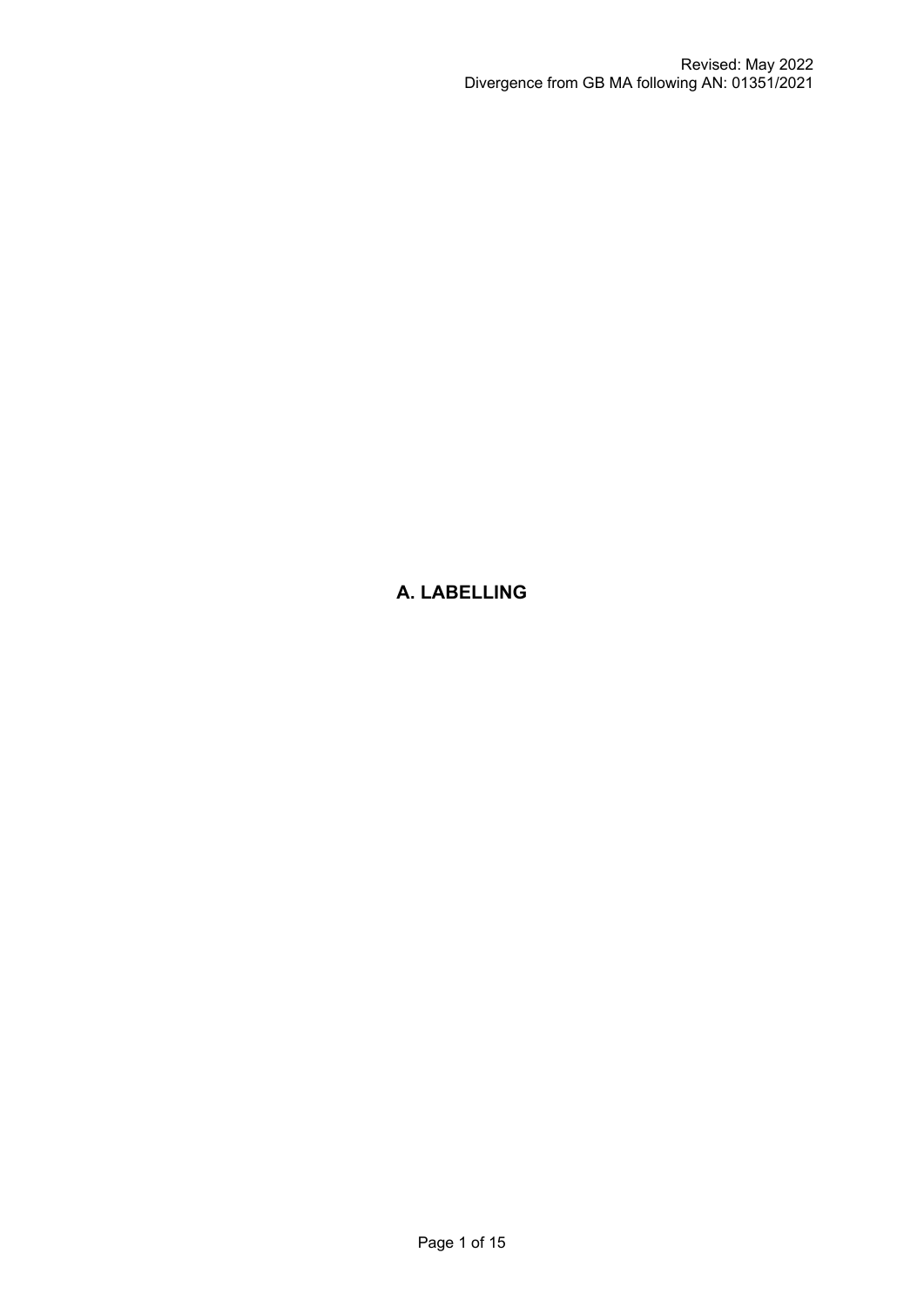# **PARTICULARS TO APPEAR ON THE OUTER PACKAGE**

# **CARTON BOX**

## **1. NAME OF THE VETERINARY MEDICINAL PRODUCT**

Kelaprofen 100 mg/ml Solution for Injection for Cattle, Horses and Pigs

#### **2. STATEMENT OF ACTIVE SUBSTANCES**

Each ml contains:

**Active substance:**

Ketoprofen 100 mg

#### **3. PHARMACEUTICAL FORM**

Solution for injection

#### **4. PACKAGE SIZE**

50 ml – 100 ml – 250 ml

### **5. TARGET SPECIES**

Horse, cattle, pig

#### **6. INDICATIONS**

## **7. METHOD AND ROUTES OF ADMINISTRATION**

Cattle: intravenous or deep intramuscular use Horses: intravenous use Pigs: deep intramuscular use Read the package leaflet before use.

## **8. WITHDRAWAL PERIODS**

Withdrawal period:

Cattle:

Meat and offal:

- following intravenous administration: 1 day

- following intramuscular administration: 2 days Milk: zero hours

Horses: Meat and offal: 1 day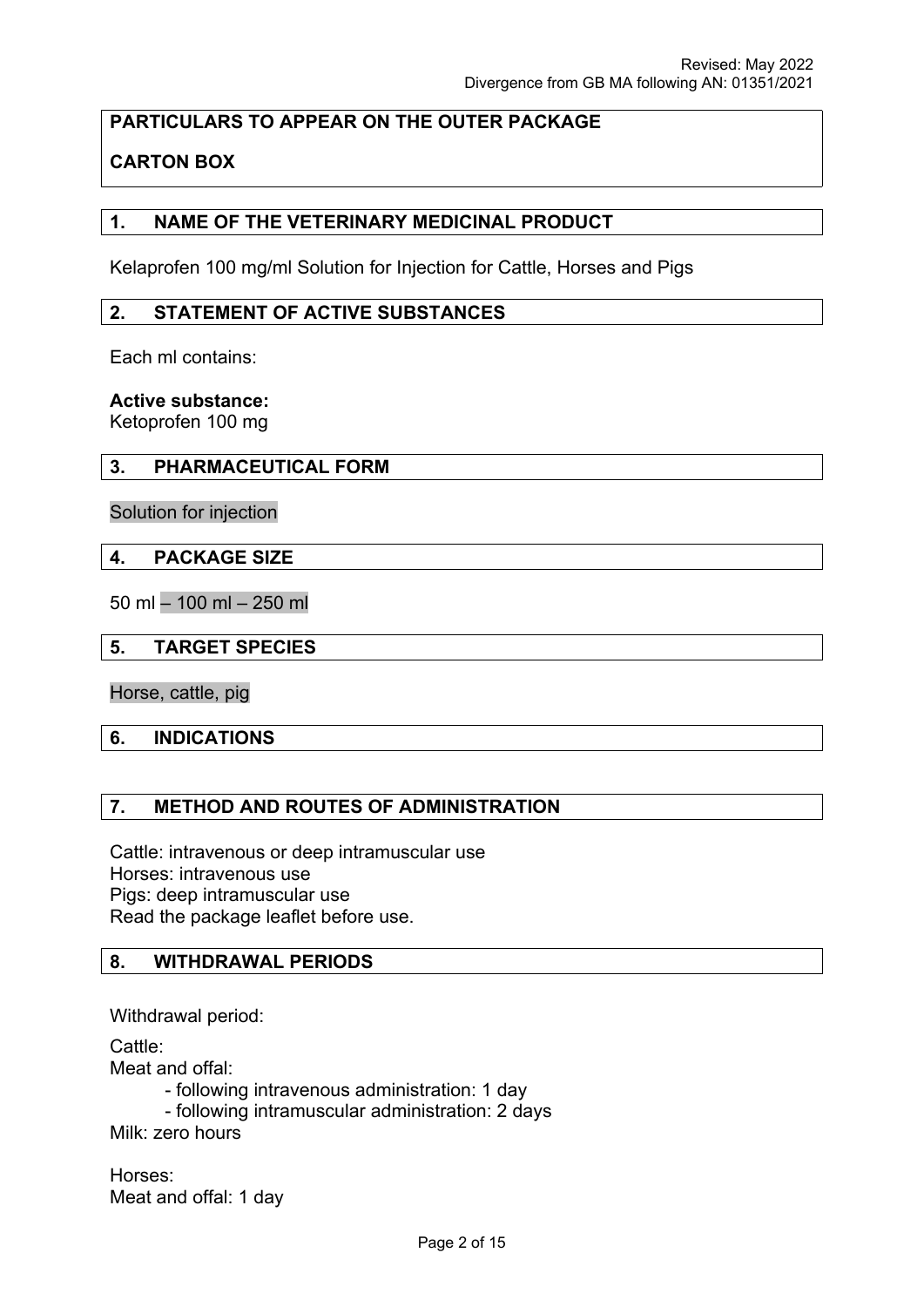Milk: Not authorised for use in lactating animals producing milk for human consumption

Pigs: Meat and offal: 2 days

## **9. SPECIAL WARNING, IF NECESSARY**

Read the package leaflet before use.

#### **10. EXPIRY DATE**

EXP:

Shelf life after first opening the container: 28 days. Once broached, use by…

#### **11. SPECIAL STORAGE CONDITIONS**

Do not refrigerate or freeze. Protect from light.

## **12. SPECIAL PRECAUTIONS FOR THE DISPOSAL OF UNUSED PRODUCTS OR WASTE MATERIALS, IF ANY**

Dispose of waste material in accordance with local requirements.

#### **13. THE WORDS "FOR ANIMAL TREATMENT ONLY" AND CONDITIONS OR RESTRICTIONS REGARDING SUPPLY AND USE, IF APPLICABLE**

For animal treatment only. To be supplied only on veterinary prescription. To be administered only by a veterinary surgeon (ES).

# **14. THE WORDS "KEEP OUT OF THE SIGHT AND REACH OF CHILDREN"**

Keep out of the sight and reach of children.

## **15. NAME AND ADDRESS OF THE MARKETING AUTHORISATION HOLDER**

Kela N.V. St. Lenaartseweg 48 2320 Hoogstraten Belgium

#### **16. MARKETING AUTHORISATION NUMBER(S)**

Vm 06126/3000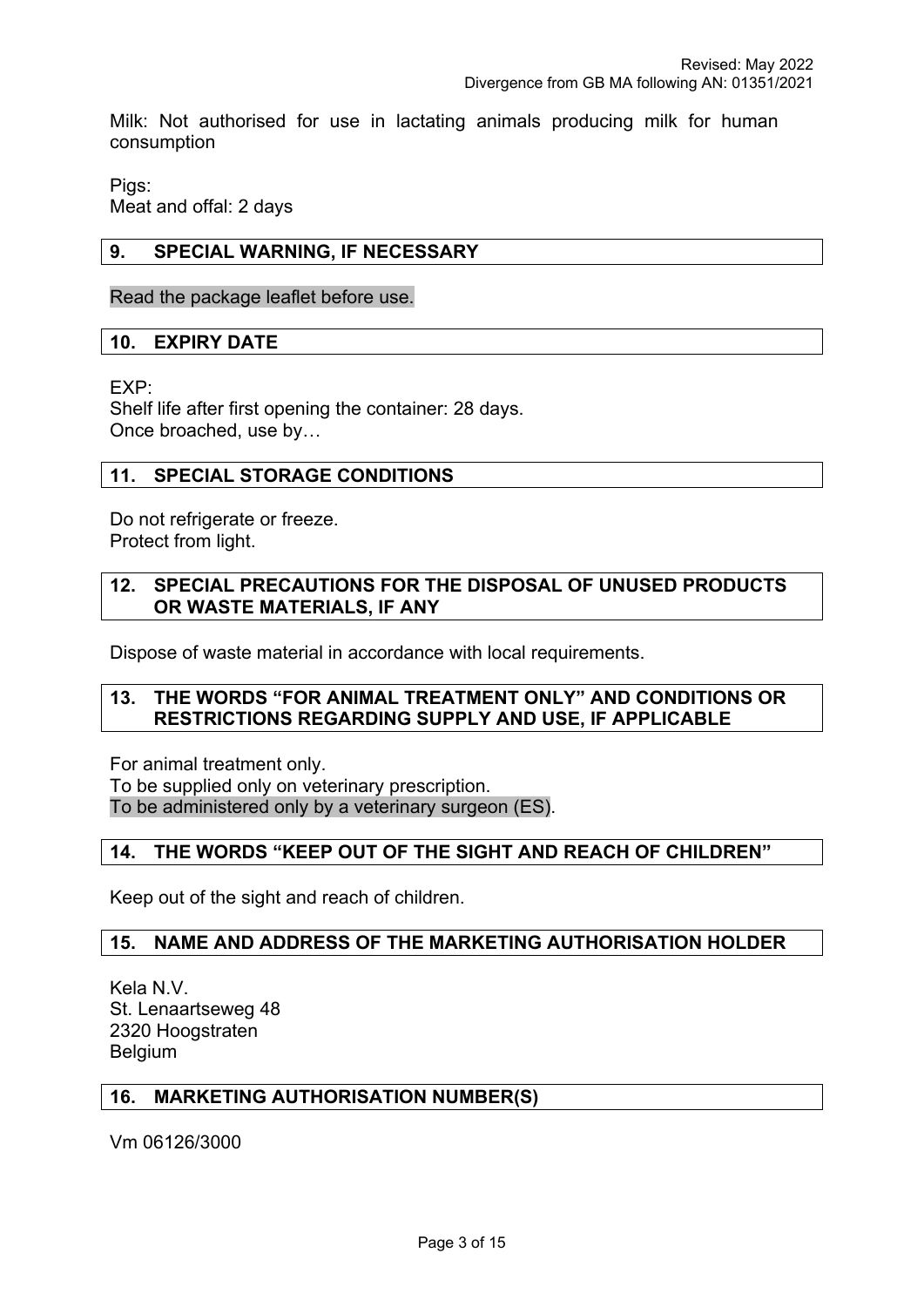# **17. MANUFACTURER'S BATCH NUMBER**

Lot: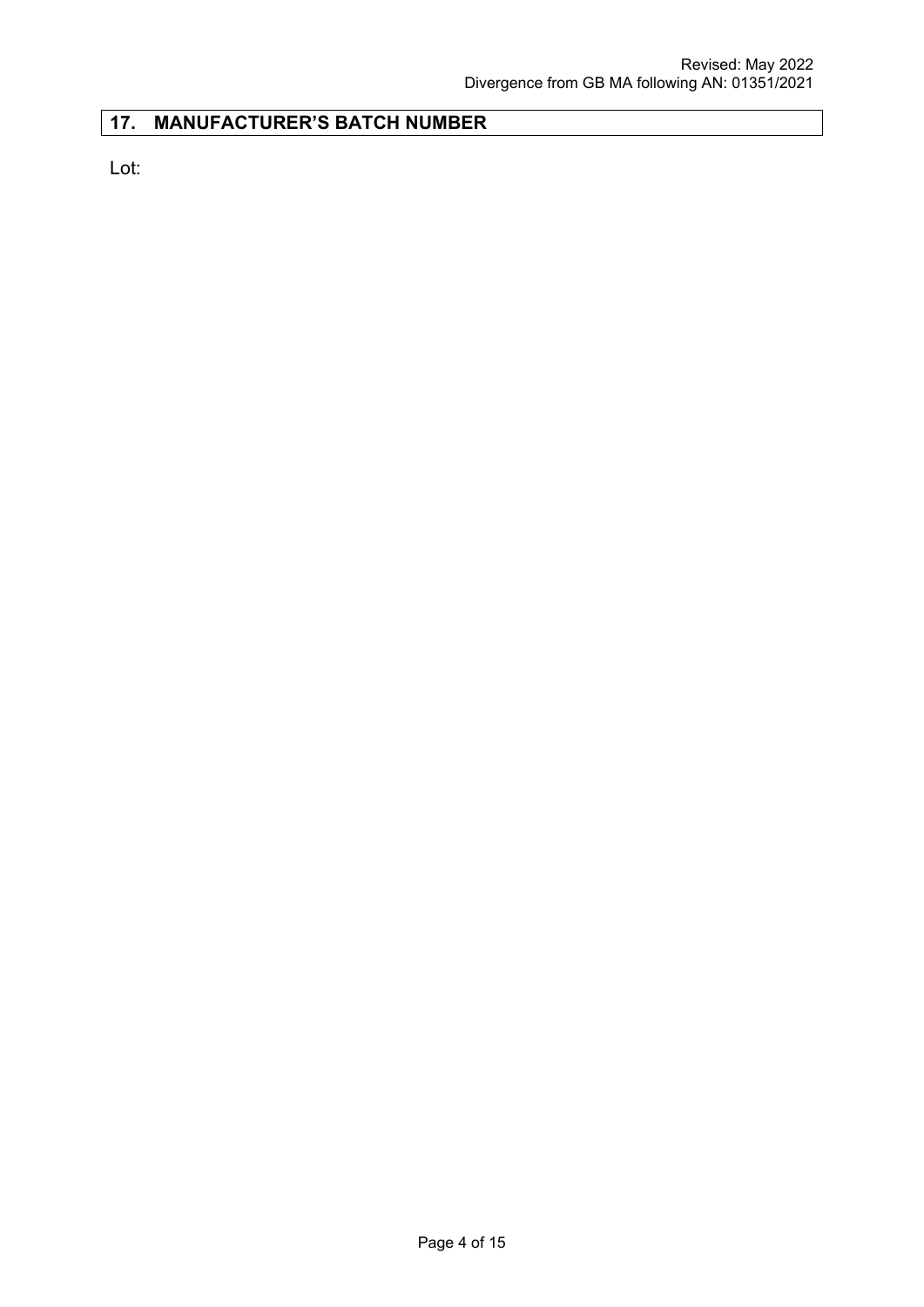### **MINIMUM PARTICULARS TO APPEAR ON SMALL IMMEDIATE PACKAGING UNITS**

**LABEL 50 ml**

### **1. NAME OF THE VETERINARY MEDICINAL PRODUCT**

Kelaprofen 100 mg/ml Solution for Injection for Cattle, Horses and Pigs

#### **2. QUANTITY OF THE ACTIVE SUBSTANCE**

Each ml contains:

#### **Active substance:**

Ketoprofen 100 mg

#### **3. CONTENTS BY WEIGHT, BY VOLUME OR BY NUMBER OF DOSES**

50 ml

#### **4. ROUTES OF ADMINISTRATION**

Cattle: intravenous or deep intramuscular use Horses: intravenous use Pigs: deep intramuscular use Read the package leaflet before use.

#### **5. WITHDRAWAL PERIODS**

Withdrawal period:

Cattle: Meat and offal: - following intravenous administration: 1 day - following intramuscular administration: 2 days

Milk: zero hours

Horses: Meat and offal: 1 day Milk: Not authorised for use in lactating animals producing milk for human consumption

Pigs: Meat and offal: 2 days

#### **6. BATCH NUMBER**

Lot: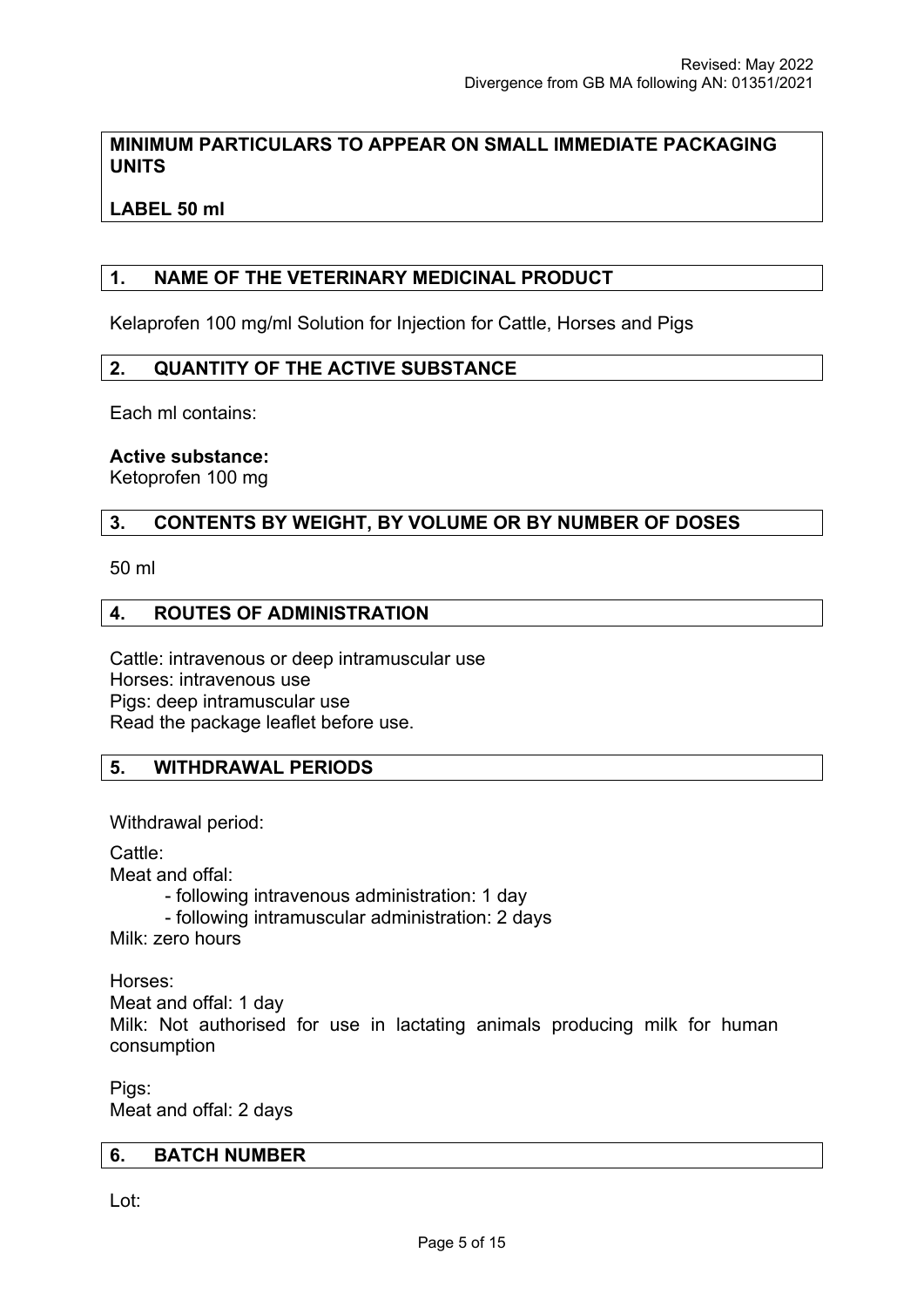# **7. EXPIRY DATE**

# EXP:

Shelf life after first opening the container: 28 days.

Once broached, use by:…

# **8. THE WORDS "FOR ANIMAL TREATMENT ONLY"**

For animal treatment only.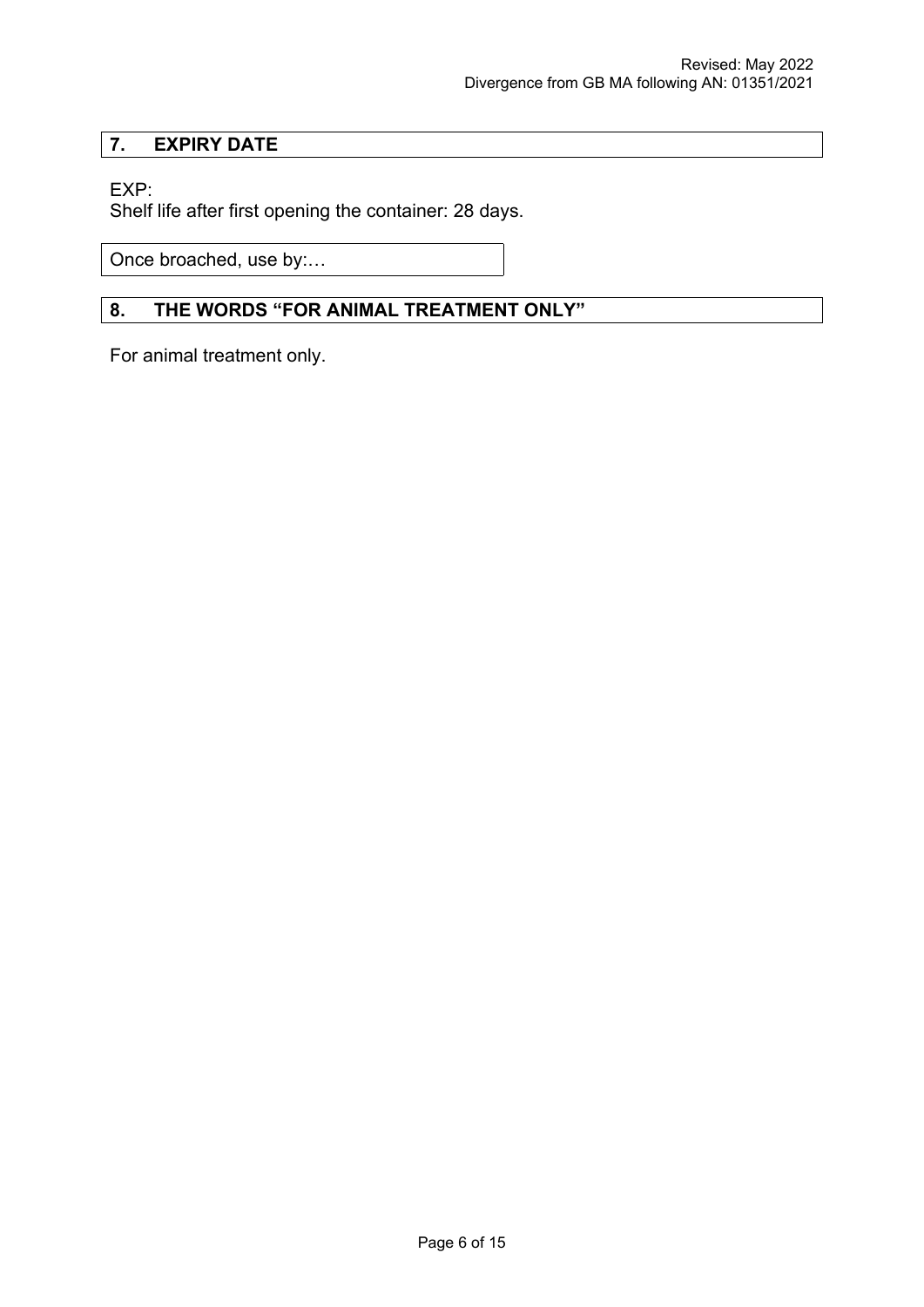# **PARTICULARS TO APPEAR ON THE IMMEDIATE PACKAGE**

## **LABEL 100 – 250 ml**

### **1. NAME OF THE VETERINARY MEDICINAL PRODUCT**

Kelaprofen 100 mg/ml Solution for Injection for Cattle, Horses and Pigs

#### **2. STATEMENT OF ACTIVE SUBSTANCES**

Each ml contains:

#### **Active substance:**

Ketoprofen 100 mg

## **3. PHARMACEUTICAL FORM**

Solution for injection

#### **4. PACKAGE SIZE**

100 ml – 250 ml

#### **5. TARGET SPECIES**

Horse, cattle, pig

#### **6. INDICATION(S)**

## **7. METHOD AND ROUTES OF ADMINISTRATION**

Cattle: intravenous or deep intramuscular use Horses: intravenous use Pigs: deep intramuscular use

Read the package leaflet before use.

## **8. WITHDRAWAL PERIODS**

Withdrawal period:

Cattle: Meat and offal:

- following intravenous administration: 1 day

- following intramuscular administration: 2 days

Milk: zero hours

Horses: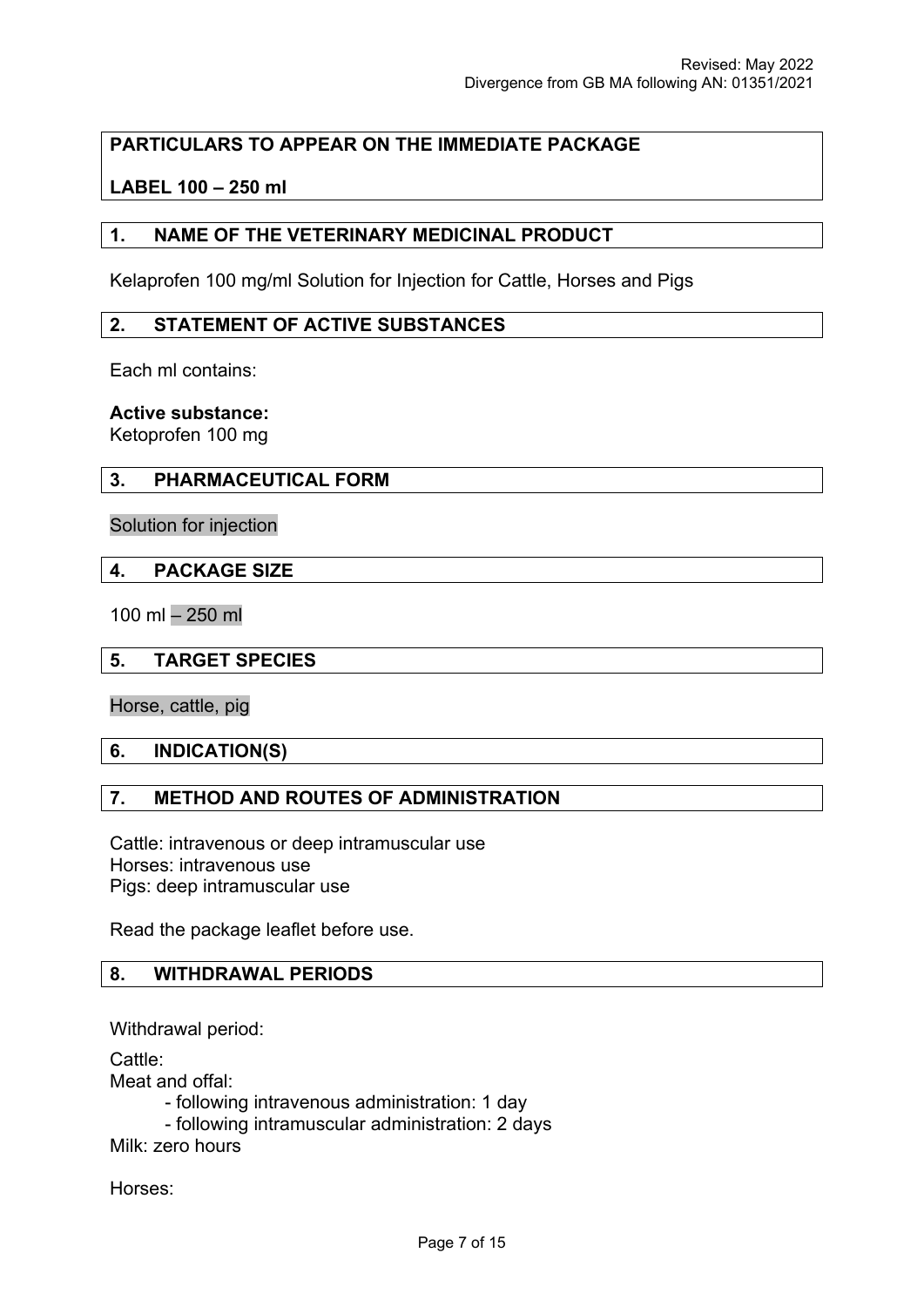Meat and offal: 1 day

Milk: Not authorised for use in lactating animals producing milk for human consumption

Pigs: Meat and offal: 2 days

## **9. SPECIAL WARNING, IF NECESSARY**

Read the package leaflet before use.

## **10. EXPIRY DATE**

EXP:

Shelf life after first opening the container: 28 days.

Once broached, use by:…

## **11. SPECIAL STORAGE CONDITIONS**

Do not refrigerate or freeze. Protect from light.

## **12. SPECIAL PRECAUTIONS FOR THE DISPOSAL OF UNUSED PRODUCTS OR WASTE MATERIALS, IF ANY**

## **13. THE WORDS "FOR ANIMAL TREATMENT ONLY" AND CONDITIONS OR RESTRICTIONS REGARDING SUPPLY AND USE, IF APPLICABLE**

For animal treatment only.

To be supplied only on veterinary prescription.

#### **14. THE WORDS "KEEP OUT OF THE SIGHT AND REACH OF CHILDREN"**

Keep out of the sight and reach of children.

## **15. NAME AND ADDRESS OF THE MARKETING AUTHORISATION HOLDER**

Kela N.V. St. Lenaartseweg 48 2320 Hoogstraten Belgium

#### **16. MARKETING AUTHORISATION NUMBER(S)**

Vm 06126/3000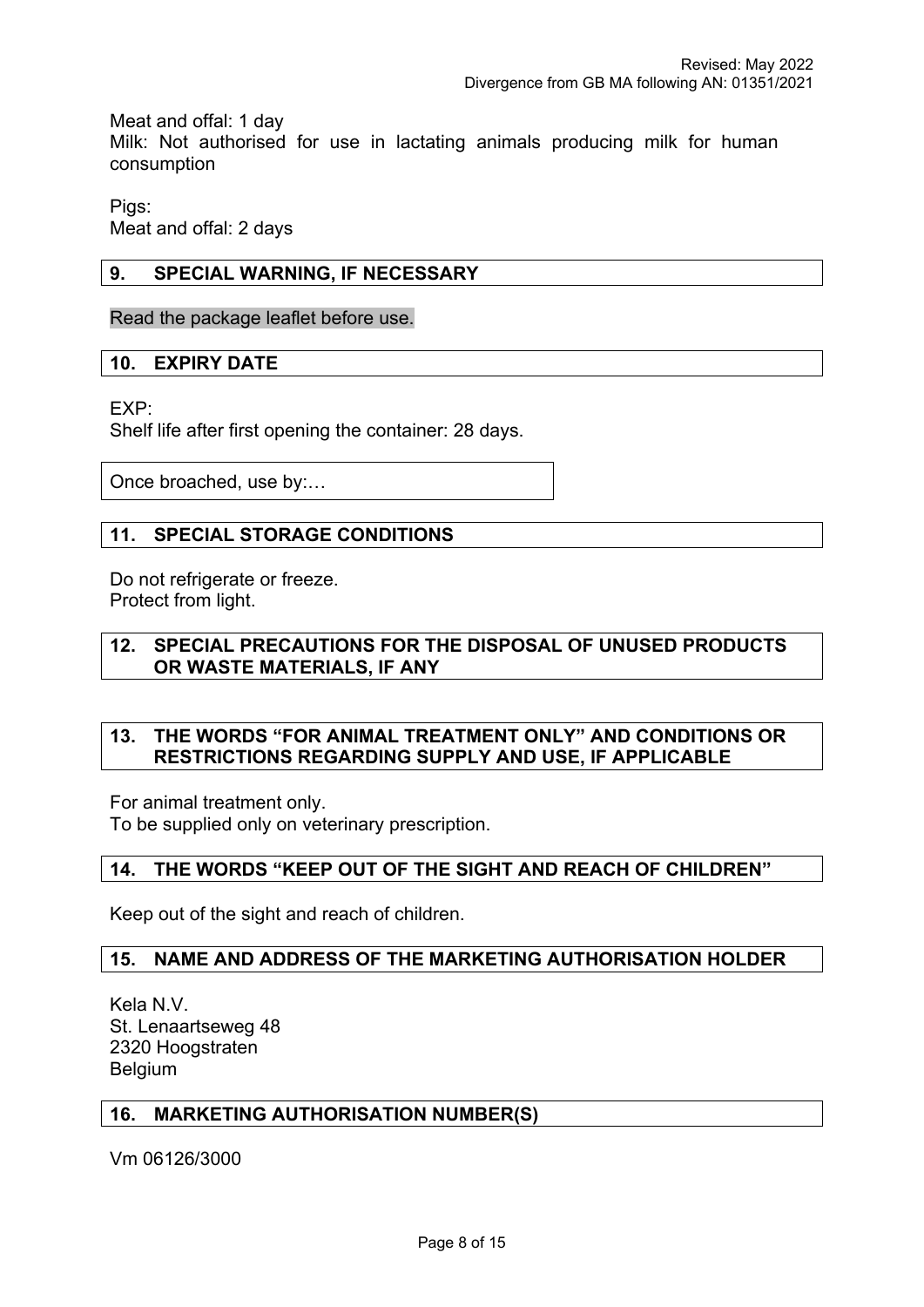# **17. MANUFACTURER'S BATCH NUMBER**

Lot: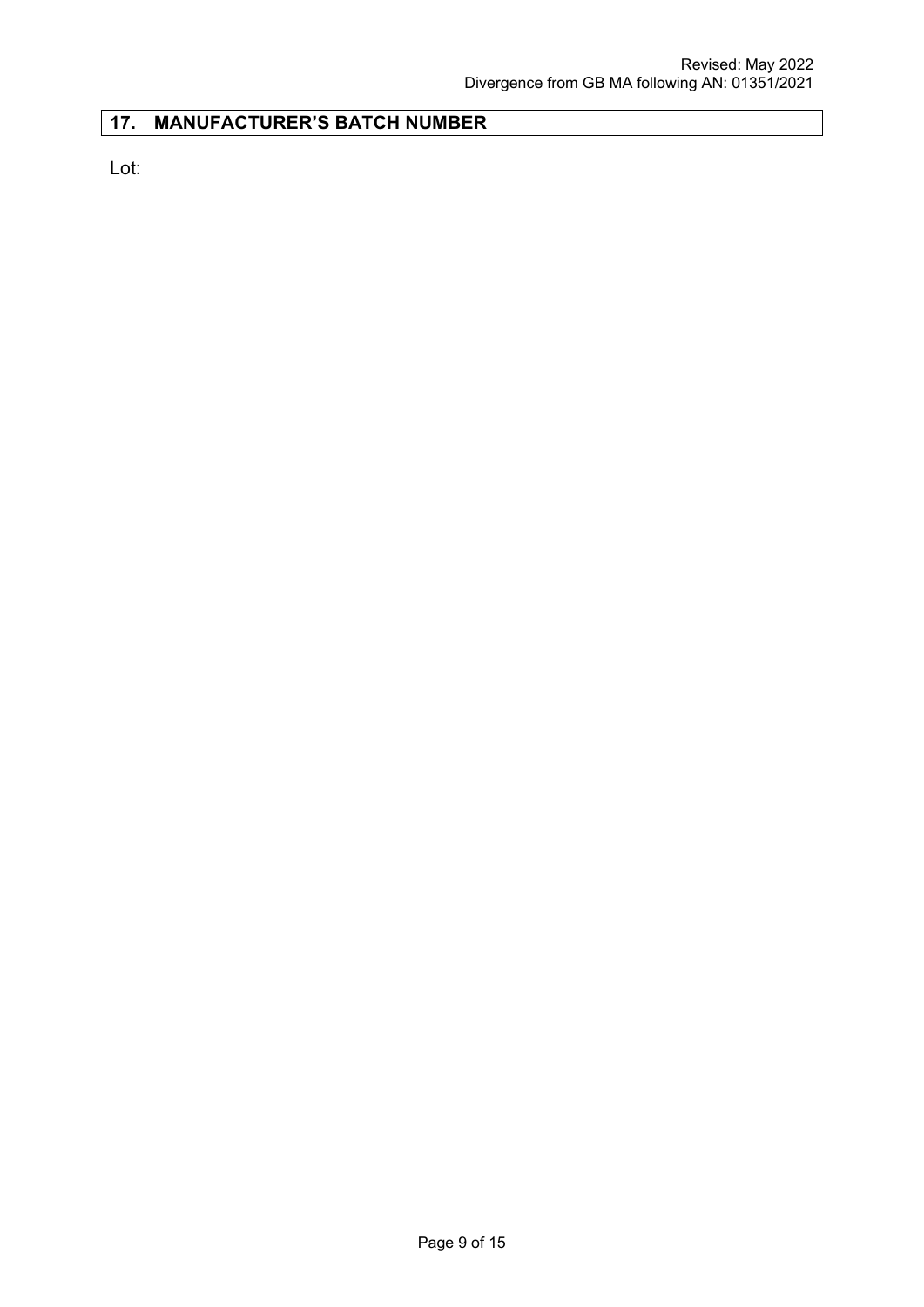# **B. PACKAGE LEAFLET**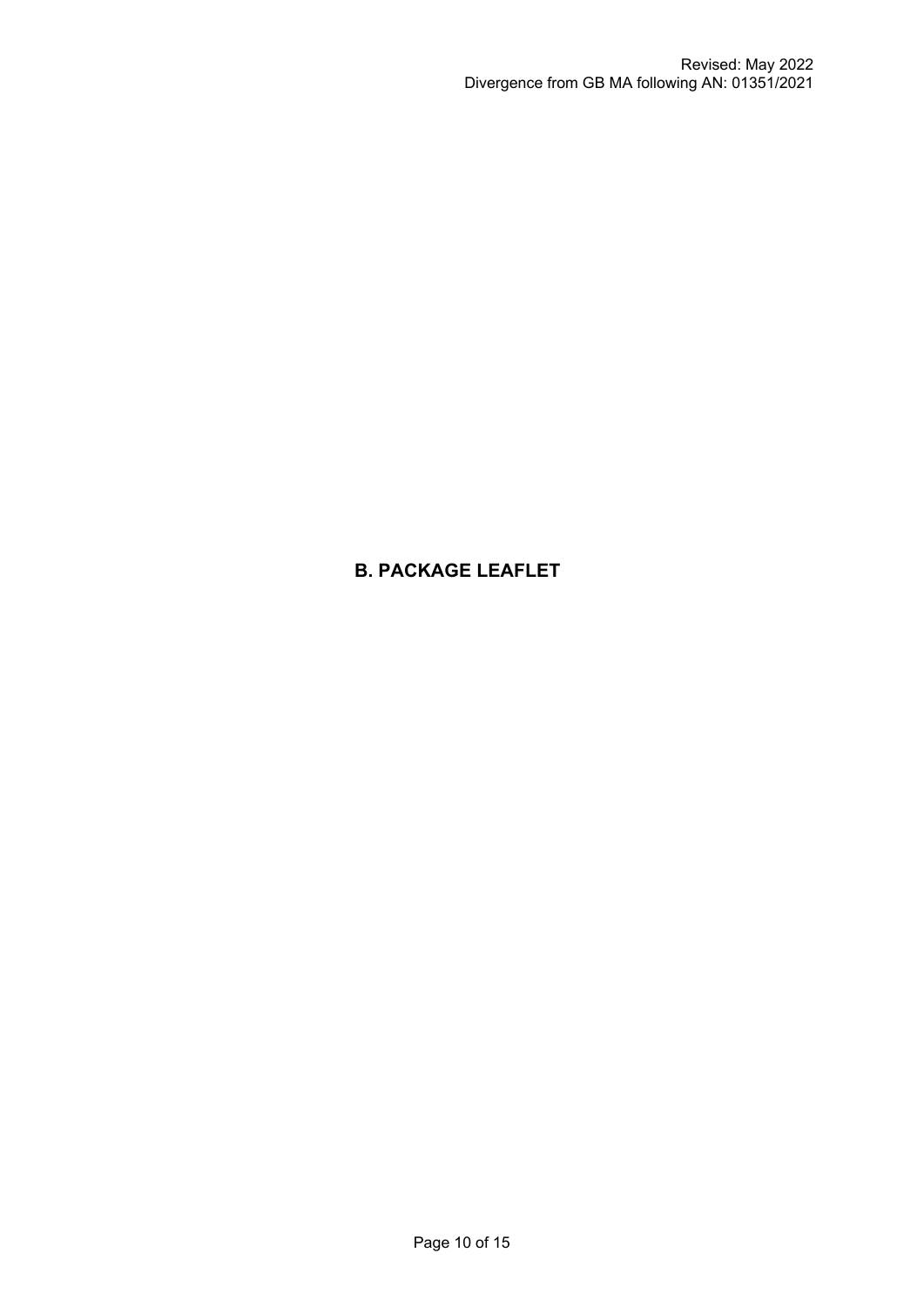# **PACKAGE LEAFLET:**

### **Kelaprofen 100 mg/ml Solution for Injection for Cattle, Horses and Pigs**

## **1. NAME AND ADDRESS OF THE MARKETING AUTHORISATION HOLDER AND OF THE MANUFACTURING AUTHORISATION HOLDER RESPONSIBLE FOR BATCH RELEASE, IF DIFFERENT**

Marketing authorisation holder and manufacturer responsible for batch release: Kela N.V. St. Lenaartseweg 48 2320 Hoogstraten **Belgium** 

## **2. NAME OF THE VETERINARY MEDICINAL PRODUCT**

Kelaprofen 100 mg/ml Solution for Injection for Cattle, Horses and Pigs

## **3. STATEMENT OF THE ACTIVE SUBSTANCE AND OTHER INGREDIENTS**

Each ml contains:

**Active substance:**  Ketoprofen 100 mg

**Excipients:**  Benzyl alcohol (E1519) 10 mg

Clear, colourless or yellowish solution

# **4. INDICATIONS**

Horse

- the alleviation of inflammation and pain associated with musculoskeletal disorders;
- the alleviation of visceral pain associated with colic.

**Cattle** 

- the supportive treatment of parturient paresis associated with calving;
- reducing the pyrexia and distress associated with bacterial respiratory disease when used in conjunction with antimicrobial therapy as appropriate;
- improving the recovery rate in acute clinical mastitis, including acute endotoxin mastitis, caused by Gram-negative micro-organisms, in conjunction with antimicrobial therapy;
- reducing oedema of the udder associated with calving.
- Reducing pain associated with lameness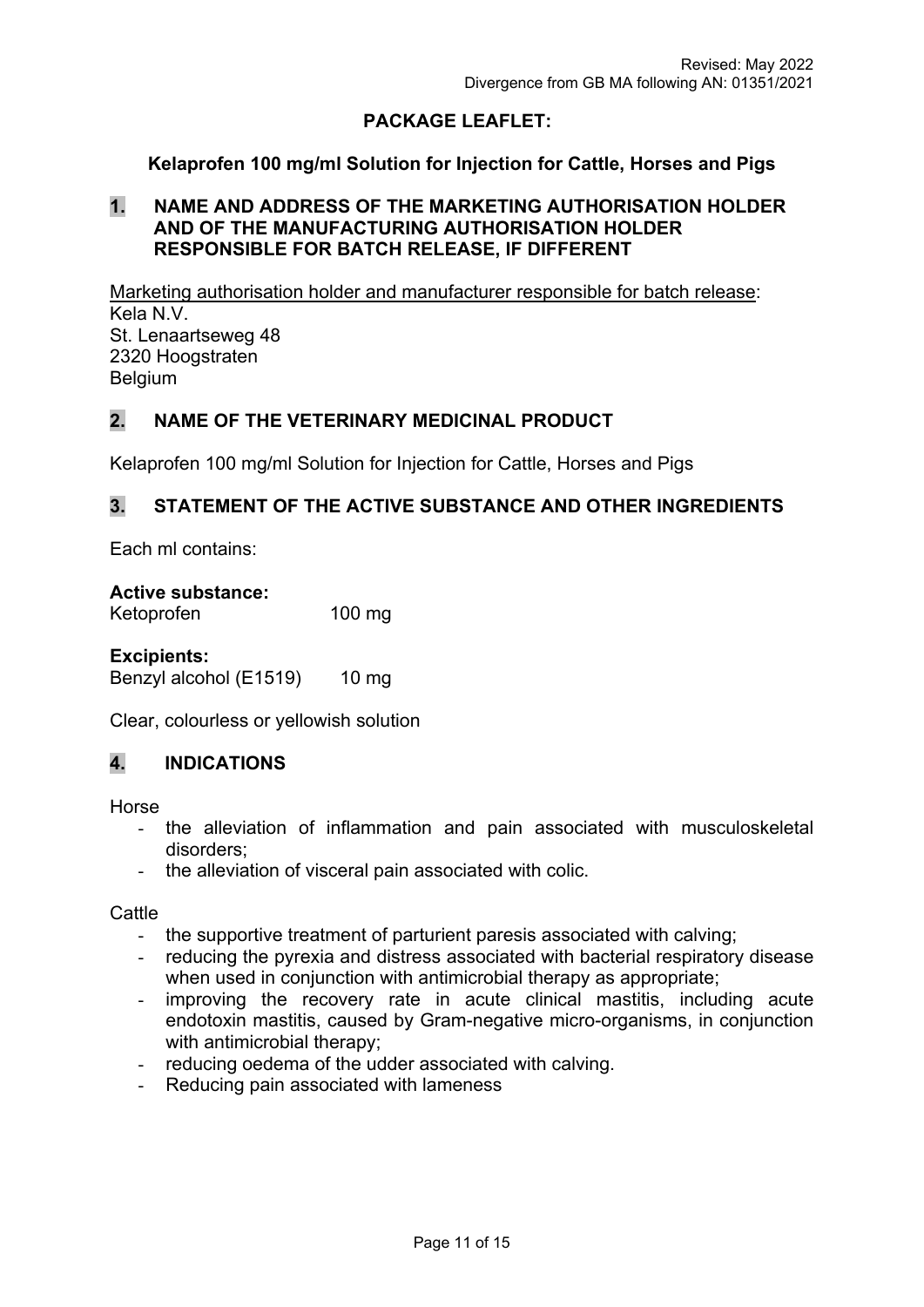Pigs

- reducing the pyrexia and respiratory rate associated with bacterial or viral respiratory disease when used in conjunction with antimicrobial therapy as appropriate;
- the supportive treatment of Mastitis Metritis Agalactia Syndrome in sows, in conjunction with antimicrobial therapy as appropriate.

# **5. CONTRAINDICATIONS**

Do not use in animals with known hypersensitivity to the active substance or to any of the excipients.

Do not administer other non-steroidal anti-inflammatory drugs (NSAIDs) concurrently or within 24 hours of each other, corticosteroids, diuretics and anticoagulants.

Do not use in animals suffering from cardiac, hepatic or renal disease, where there is the possibility of gastro-intestinal ulceration or bleeding, or where there is evidence of blood dyscrasia.

# **6. ADVERSE REACTIONS**

In very rare cases, due to the action of inhibition of prostaglandin synthesis, there can be the possibility in certain individuals of gastric or renal intolerance.

In very rare cases allergic reactions may occur.

Mild inflammatory reactions at the injection site, such as swelling/oedema, without pain in most cases have been reported, based on post-marketing safety experience.

The frequency of adverse reactions is defined using the following convention:

- Very common (more than 1 in 10 animals treated displaying adverse reaction(s) during the course of one treatment).

- Common (more than 1 but less than 10 animals in 100 animals treated).

- Uncommon (more than 1 but less than 10 animals in 1,000 animals treated).
- Rare (more than 1 but less than 10 animals in 10,000 animals treated).

- Very rare (less than 1 animal in 10,000 animals treated, including isolated reports).

If you notice any side effects, even those not already listed in this package leaflet or you think that the medicine has not worked, please inform your veterinary surgeon.

# **7. TARGET SPECIES**

Horse, cattle, pig

# **8. DOSAGE FOR EACH SPECIES, ROUTES AND METHOD OF ADMINISTRATION**

Use of a draw-off needle is recommended when treating large groups of animals. Do not broach the container more than 33 times.

Horse:

Intravenous administration. For use in musculo-skeletal conditions: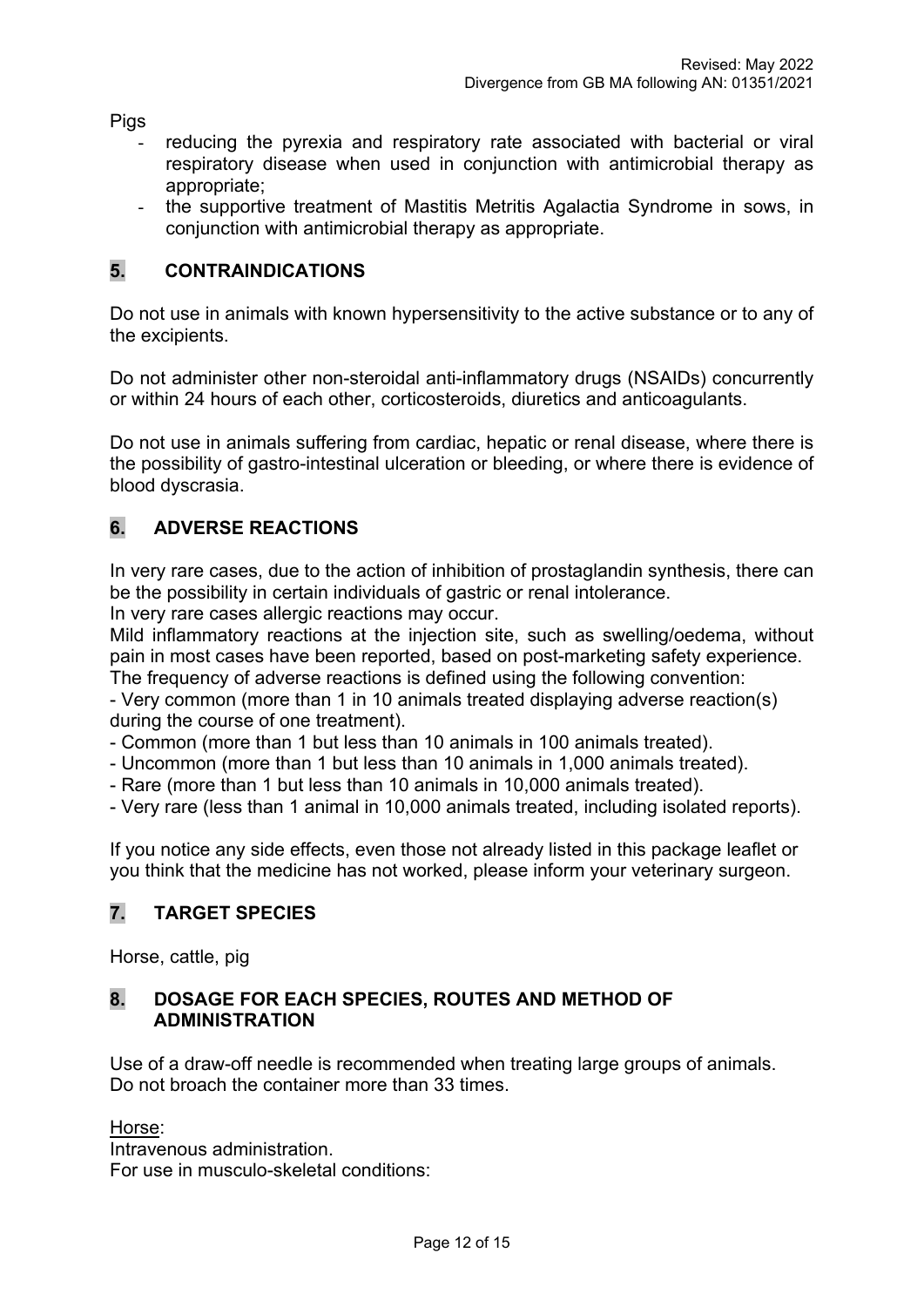2.2 mg ketoprofen/kg i.e. 1 ml of product per 45 kg body weight, administered by intravenous injection once daily for up to 3 to 5 days.

For use in equine colic:

2.2 mg/kg (1 ml/45 kg) body weight, given by intravenous injection for immediate effect. A second injection may be given if colic recurs.

## Cattle:

Intravenous or intramuscular administration.

3 mg ketoprofen/kg body weight, i.e. 1 ml of product per 33 kg body weight, administered by intravenous or deep intramuscular injection once daily for up to 3 days.

Pigs:

Intramuscular administration.

3 mg ketoprofen/kg body weight, i.e. 1 ml of product per 33 kg body weight, administered once by deep intramuscular injection.

# **9. ADVICE ON CORRECT ADMINISTRATION**

## **10. WITHDRAWAL PERIODS**

Cattle:

Meat and offal:

- following intravenous administration: 1 day

- following intramuscular administration: 2 days

Milk: zero hours

Horses:

Meat and offal: 1 day

Milk: Not authorised for use in lactating animals producing milk for human consumption

Pigs: Meat and offal: 2 days

# **11. SPECIAL STORAGE PRECAUTIONS**

Keep out of the sight and reach of children.

Do not refrigerate or freeze.

Protect from light.

Do not use this veterinary medicinal product after the expiry date which is stated on the label and carton after EXP. The expiry date refers to the last day of that month. Shelf life after first opening the container: 28 days.

When the container is broached (opened) for the first time, using the in-use shelf life which is specified on this package insert, the date on which any product remaining in the container should be discarded should be worked out. This discard date should be written in the space provided on the label.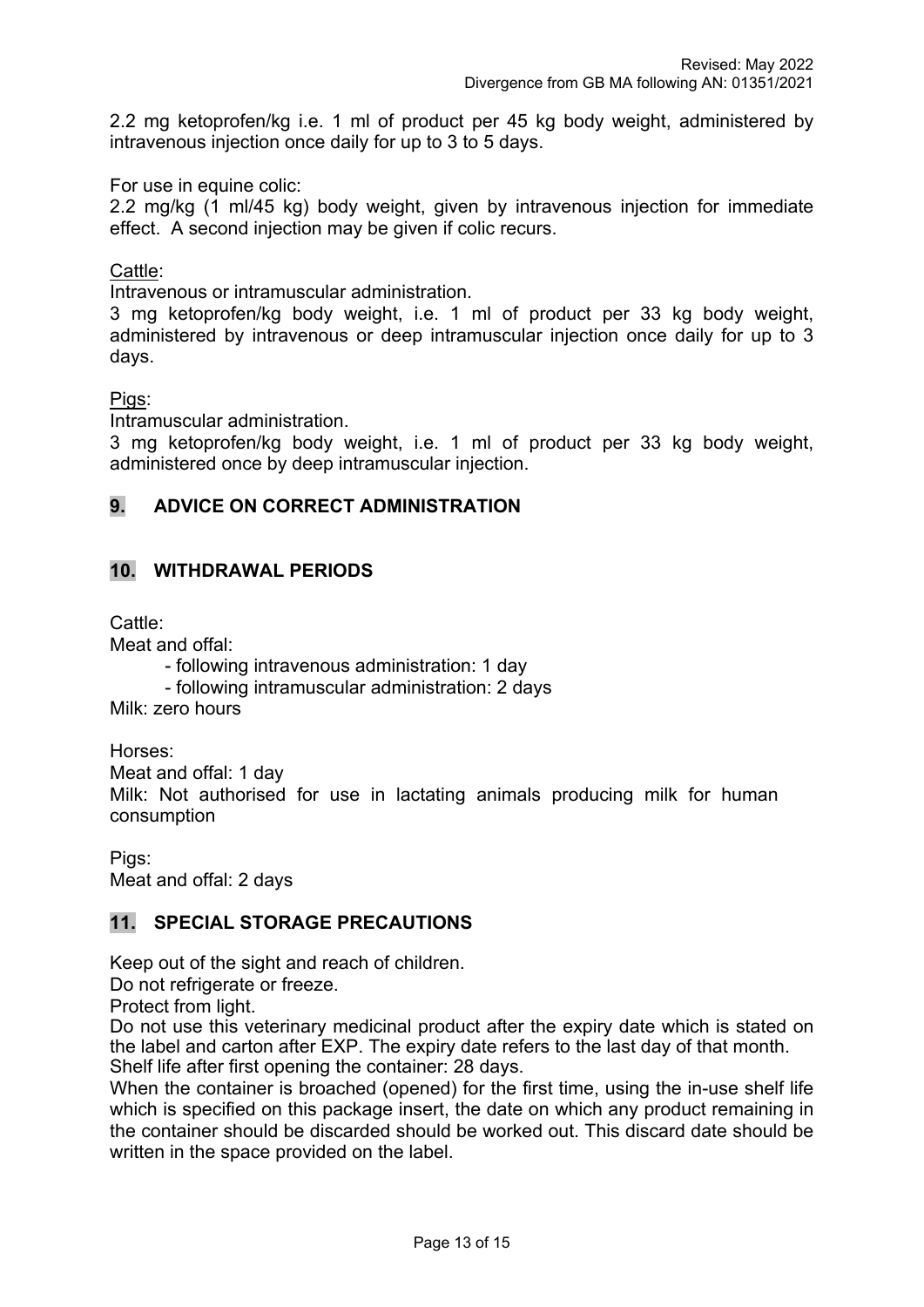## **12. SPECIAL WARNINGS**

### Special precautions for use in animals:

The use of ketoprofen is not recommended in foals under the age of 15 days.

Use in any animal less than 6 weeks of age or in aged animals may involve additional risk. If such use cannot be avoided animals may require a reduced dosage and careful management. Avoid use in any dehydrated, hypovolaemic or hypotensive animals as there is a potential risk of increased renal toxicity. Avoid intra-arterial injection. Do not exceed the stated dose or duration of treatment.

#### Special precautions to be taken by the person administering the veterinary medicinal product to animals:

People with known hypersensitivity to the active substance and/or benzyl alcohol should avoid contact with the veterinary medicinal product. In case of accidental self-injection, seek medical advice and show the package leaflet or the label to the physician. Wash hands after use. Avoid splashes on the skin and eyes. Wash affected area thoroughly with water should this occur. If irritation persists seek medical advice.

#### Pregnancy and lactation:

The safety of Ketoprofen has been investigated in pregnant laboratory animals (rats, mice and rabbits) and in cattle and showed no teratogenic or embryotoxic effects. The product may be given to pregnant and to lactating cattle and to lactating sows. As the effects of ketoprofen on the fertility, pregnancy or foetal health of horses have not been determined, the product should not be administered to pregnant horses. As the safety of ketoprofen has not been assessed in pregnant sows, the product should be used in these cases only according to a benefit/risk assessment by the responsible veterinarian.

#### Interaction with other medicinal products and other forms of interaction:

Do not administer with other non-steroidal anti-inflammatory drugs (NSAIDs) concurrently or within 24 hours of each other, corticosteroids, diuretics or anticoagulants. Some NSAIDs may be highly bound to plasma proteins and compete with other highly bound drugs which can lead to toxic effects.

Concurrent administration with nephrotoxic drugs should be avoided.

#### Overdose (symptoms, emergency procedures, antidotes):

No clinical signs were observed when ketoprofen was administered to horses at 5 times the recommended dose for 15 days, to cattle at 5 times the recommended dose for 5 days, or to pigs at 3 times the recommended dose for 3 days.

#### Incompatibilities:

In the absence of compatibility studies, this veterinary medicinal product must not be mixed with other veterinary medicinal products.

## **13. SPECIAL PRECAUTIONS FOR THE DISPOSAL OF UNUSED PRODUCT OR WASTE MATERIALS, IF ANY**

Medicines should not be disposed of via wastewater or household waste.

Ask your veterinary surgeon how to dispose of medicines no longer required. These measures should help to protect the environment.